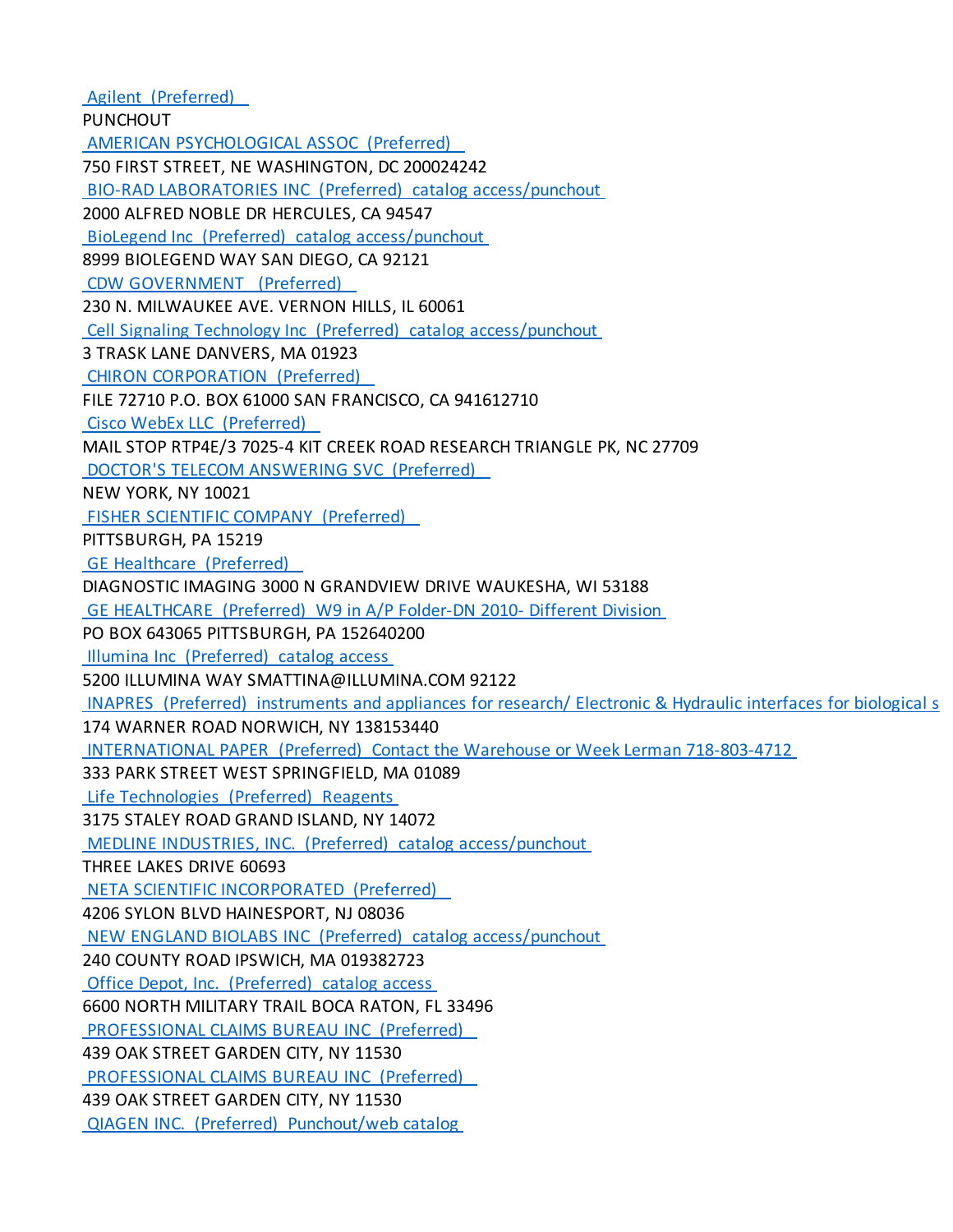PO BOX 5132 CAROL STREAM, IL 601975132 SIGMA-ALDRICH INC (Preferred) chemicals 3050 SPRUCE ST ST. LOUIS, MO 63103 SRS Medical Systems Inc (Preferred) 76 TREBLE COVE COVE RD BLDG 3 N BILLERICA, MA 01862 Triton Technology Inc (Preferred) 3453 INGRAHAM ST. #D SAN DIEGO, CA 92109 Wolters Kluwer Health Inc (Preferred) 351 WEST CAMDEN ST BALTIMORE, MD 21201